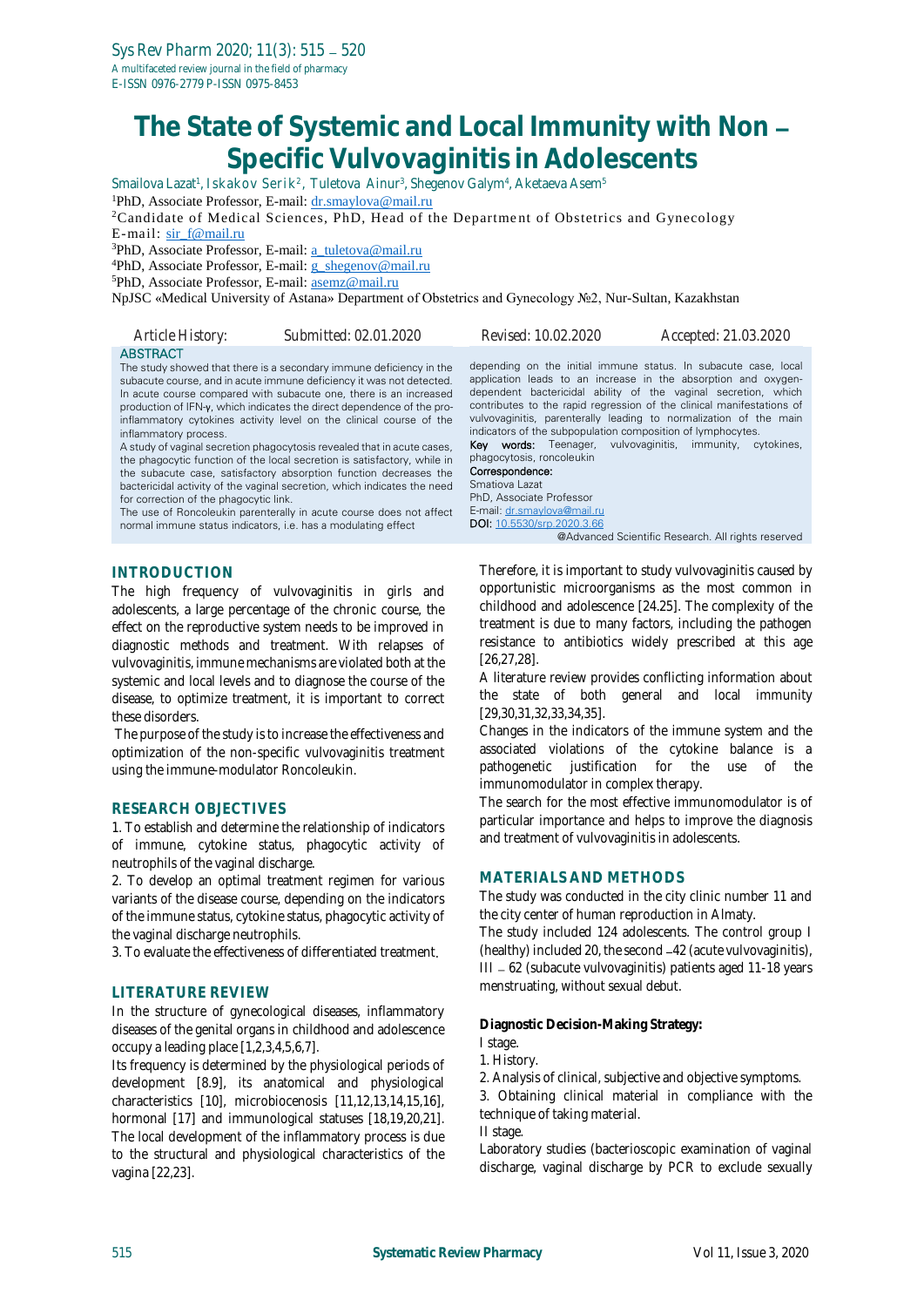transmitted infections, immunological and cytokine blood tests and phagocytic function of vaginal contents). III stage.

1. Comparison of the results of clinical, microbiological, immunological, cytokine studies.

2. Interpretation of the results.

Comparisons of the two groups on quantitative scales  $-$  the nonparametric Mann-Whitney test. Comparisons of three or more groups on quantitative scales — the non-parametric

Kruskal-Wallace test. Quantitative indicator in the format "m±s". An analysis of the indicators dynamics for comparing two periods is the nonparametric Wilcoxon test, and three periods is the nonparametric Friedman test. The statistical significance of various values for binary and nominal indicators is the Chi-square Pearson criterion. The level of statistical significance is 0.05. Statistical processing - Statistical 10 and SAS JMP 11.

## **RESULTS AND DISCUSSION**

**Table 1:** Immunological indicators of the examined persons

| Indicator         | Groups           |                  |                   | Level P  |
|-------------------|------------------|------------------|-------------------|----------|
|                   | l (n=20)         | $II(n=62)$       | $III(n=42)$       | $(df=2)$ |
| Before treatment  |                  |                  |                   |          |
| CD3%              | $64,54+0,34$     | $59,42 \pm 2,21$ | $69,21 \pm 7,03$  | < 0.0001 |
| CD4%              | $53,92 \pm 1,17$ | $49.49 \pm 2.67$ | $53,08 \pm 4,83$  | < 0.0001 |
| CD <sub>8</sub> % | $23,21\pm0,83$   | $20,77 \pm 2,09$ | $22,05 \pm 1,80$  | < 0.0001 |
| CD20%             | $15,32\pm0,90$   | $12,49\pm0.65$   | $14,89 \pm 1,42$  | < 0.0001 |
| IL6pg/ml          | $22,62+2,12$     | $38,19+8,69$     | $36,47 \pm 36,45$ | < 0.0001 |
| IFNypg/ml         | $11,02\pm0,89$   | $12,46+4,01$     | $17,41 \pm 17,55$ | 0,3438   |
| TNFapq/ml         | $4,48\pm0,65$    | $3,96 \pm 0.52$  | $4,24 \pm 1,10$   | 0,0096   |

According to table 1, before treatment the groups differed significantly in almost all clinical indicators, with I group being closer to III one than to II one in terms of CD3, CD4, CD8, CD20, and  $TNF\alpha$ . The IL6 value was significantly lower in I group compared with II one and III one (an average of 13-15 pg/ml).

Thus, in the subacute course, secondary immune deficiency was detected, and in acute course immunodeficiency it was not detected. In the acute course, almost 1.6 times more often than in the subacute one, there was an increased production of the pro-inflammatory cytokine  $IFN-\gamma$ , which indicates the presence of a direct dependence of the proinflammatory cytokines activity level on the clinical course of the inflammatory process.

Its adequately high production was practically not observed in both variants of the disease course.

The obtained data indicate inhibition of anti-infective immunity of both cellular and humoral, as  $TNF_{\alpha}$  has the function of a co-stimulator for T-cell activation and activation of mononuclear phagocytes, promotes antibody formation by B cells, IL6 is responsible for the specificity and adequacy of immunological reactions.

When examining the phagocytic function of the vaginal discharge in the examined adolescents, it was revealed that in the acute course the phagocytic function of the local secretion is satisfactory, with a subacute against a background of satisfactory absorption function, a decrease in the bactericidal activity of the vaginal secretion is observed, which indicates the need for correction of the phagocytic link in these patients.

Thus, changes in the immune status, which are manifested by a violation of the production of pro-inflammatory cytokines, by a change in the phagocytic activity of the vaginal secretion neutrophils under conditions of weakened immunological control, not only completely eliminate pathogens, but also creates favorable conditions for the development of an ascending infection.

This justified the inclusion of immunomodulator recombinant interleukin 2 (Roncoleukin) twice in the treatment of subacute course and once in acute course.

In order to correct the revealed immunological, cytokine changes in the blood and the phagocytic function of the vaginal secretion, a differentiated treatment regimen was developed with pathogenetically substantiated use of the immunomodulator - recombinant interleukin-2 (Roncoleukin) in complex therapy [36].

Standard therapy was performed according to the clinical protocol [37.38] and guidelines [39.40].

Group I - 20 healthy patients without vulvovaginitis.

Group II - 62 patients with subacute course of nonspecific vulvovaginitis

II A - 20 patients 1 scheme (standard therapy + Roncoleukin 250 thousand units of 1 ml twice, locally).

II B - 25 patients 2 scheme (standard therapy + Roncoleukin 250 thousand units of 1 ml twice, parenterally).

II C - 17 patients 3 scheme (standard therapy).

Group III - 42 patients with acute course of nonspecific vulvovaginitis 2 scheme (standard therapy + Roncoleukin 250 thousand units of 1 ml once, parenterally).

Ethical and legal aspects were taken into account when performing this study [41].

**Table 2:** Dynamics of immunological indicators of group II B and group III

| $\frac{1}{2}$ abive $\frac{1}{2}$ . By frammos or immunicational manually son quodibini B and quodibini |               |             |         |  |
|---------------------------------------------------------------------------------------------------------|---------------|-------------|---------|--|
| Indicator                                                                                               | $II B (n=25)$ | $III(n=42)$ | Level P |  |
| Before treatment                                                                                        |               |             |         |  |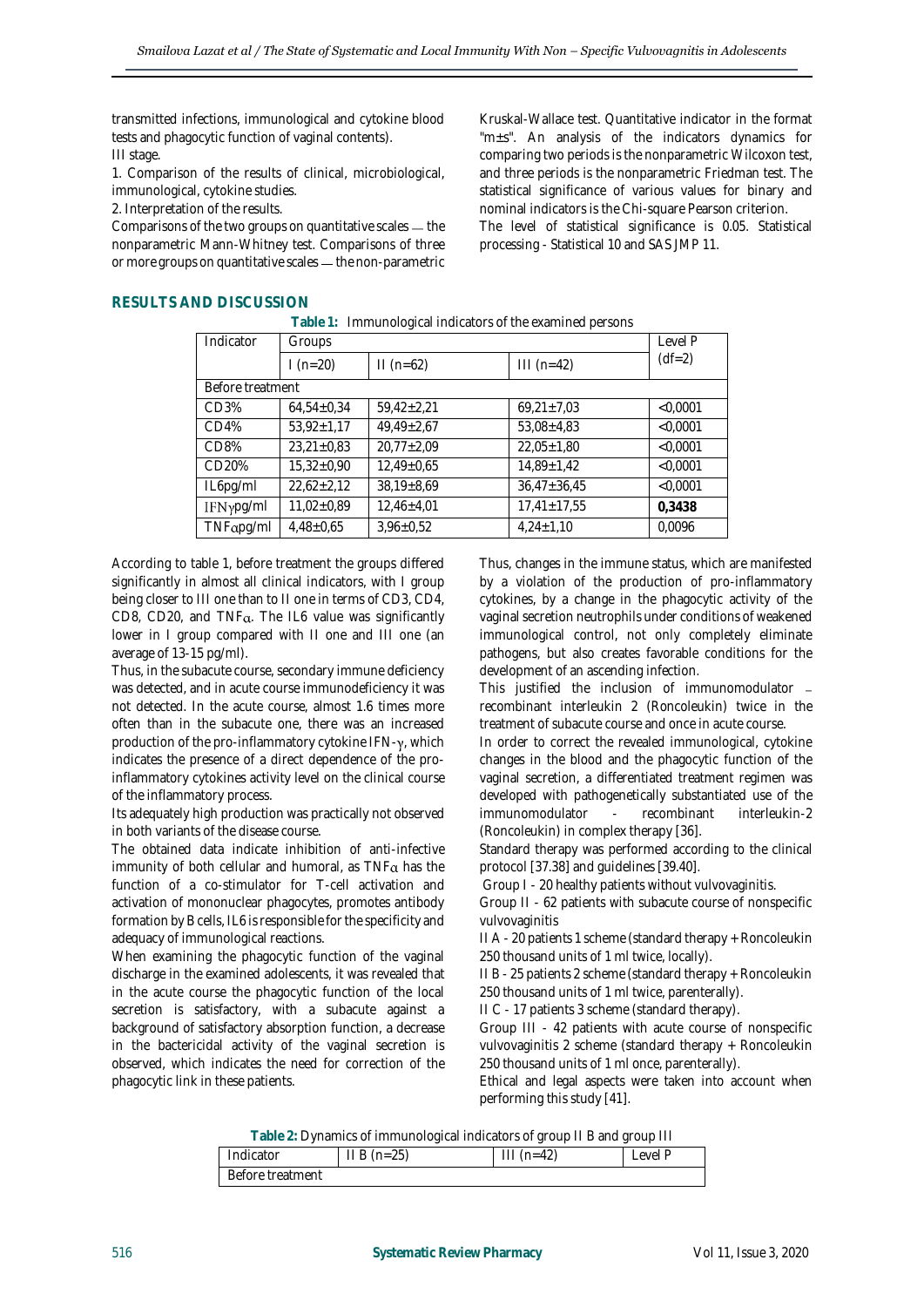| CD3%              | $59,48 \pm 2,39$  | $69,21 \pm 7,03$  | $<$ 0,0001 |
|-------------------|-------------------|-------------------|------------|
| CD4%              | 48,89±2,72        | $53,08 + 4,83$    | 0,0003     |
| CD <sub>8</sub> % | $20,29 \pm 1,55$  | $22.05 \pm 1.80$  | < 0.0001   |
| CD20%             | $12,46\pm0,62$    | $14,89 \pm 1,42$  | < 0,0001   |
| IL6pg/ml          | $41,79 \pm 7,95$  | $36,47 \pm 36,45$ | $<$ 0,0001 |
| IFNypg/ml         | $12,77 \pm 4,20$  | $17,41 \pm 7,55$  | 0,4214     |
| TNFapg/ml         | $3.93 \pm 0.52$   | $4,24 \pm 1,10$   | 0,0637     |
| 7th day           |                   |                   |            |
| CD3%              | $61,86 \pm 2,24$  | $62,49 \pm 1,95$  | 0,3241     |
| CD4%              | $51,42 \pm 11,15$ | $50,28 \pm 6,62$  | 0,2459     |
| CD <sub>8</sub> % | $21,38 \pm 2,19$  | $22.25 \pm 1.67$  | 0,1969     |
| CD20%             | $13,25 \pm 1,03$  | $14,70\pm1,38$    | < 0.0001   |
| IL6pg/ml          | $24,17 \pm 3,30$  | $25,26 \pm 1,36$  | 0,0009     |
| IFNypg/ml         | $11,48 \pm 1,01$  | $11,83 \pm 0,50$  | 0,3307     |
| 14th day          |                   |                   |            |
| CD <sub>3</sub> % | $64,57 \pm 4,33$  | $66,75 \pm 1,81$  | 0,0293     |
| CD4%              | $49,52 \pm 4,01$  | $49,02 \pm 3,18$  | 0,6129     |
| CD <sub>8</sub> % | $21,68 \pm 1,91$  | $24.09 \pm 1.53$  | < 0.0001   |
| CD20%             | $13,65 \pm 1,89$  | $15,32 \pm 1,04$  | < 0,0001   |
| IL6pg/ml          | $20,23 \pm 1,05$  | $22,49\pm2,17$    | < 0,0001   |
| IFNypg/ml         | $12,06 \pm 0,54$  | $12,29\pm0,67$    | 0,4208     |
| TNFapg/ml         | $4,61\pm0,51$     | $4,31\pm0.43$     | 0,0323     |
|                   |                   |                   |            |

Before treatment, group III was superior to IIB in terms of CD3, CD4, CD8, CD20 and IL6. On day 7 only in terms of CD20 and IL6, for 14 days in terms of CD3, CD8, CD20, IL6 and TNFa.

**Table 3**: Dynamics of immunological indicators of groups IA and IIB

| Indicator         | $m+S$            |                                  |                            | Level P  |
|-------------------|------------------|----------------------------------|----------------------------|----------|
|                   | <b>Before</b>    | $\overline{7}$ <sup>th</sup> day | 14th day                   |          |
|                   | treatment        |                                  |                            |          |
| IIA group         |                  |                                  |                            |          |
| CD3%              | $59,46 \pm 2,06$ | $61,49 \pm 4,55(3,42%)$          | $64,81\pm1,49$ (9,00%)     | < 0.0001 |
| CD4%              | $49,49 \pm 2,64$ | $49,44 \pm 4,48(0,11\%)$         | $49,57 \pm 2,46$ (0,15%)   | 0.3499   |
| CD <sub>8</sub> % | $20,47 \pm 1,74$ | $21,38 \pm 1,27(4,47%)$          | $21,52\pm1,07(5,15\%)$     | 0.1653   |
| CD20%             | $12,44\pm0.64$   | $13,17 \pm 1,13(5,87%)$          | $13,89 \pm 1,15(11,64\%)$  | 0,0012   |
| IL6pg/ml          | $32,11\pm8,47$   | $23,84 \pm 2,16(25,76%)$         | $22,37 \pm 1,50(-30,33\%)$ | < 0.0001 |
| IFNypg/ml         | $11,15 \pm 3,41$ | $12,05\pm0.7(8,09\%)$            | $12,17\pm0.56(9,20\%)$     | 0,0010   |
| TNFapg/ml         | $3,97 \pm 0,52$  | $4,62\pm0,41(16,17\%)$           | $4,42\pm0,28(11,33\%)$     | 0,0035   |
| II B group        |                  |                                  |                            |          |
| CD3%              | $59,48 \pm 2,39$ | $61,86\pm2,24(3,99%)$            | $64,57 \pm 4,33$ (8,55%)   | < 0.0001 |
| CD4%              | $48,89 \pm 2,72$ | $51,42 \pm 11,15(5,17%)$         | $49,52 \pm 4,01(1,30\%)$   | 0,0398   |
| CD <sub>8</sub> % | $20.29 \pm 1.55$ | $21,38\pm2,19(5,38\%)$           | $21,68 \pm 1,91(6,82%)$    | 0,0332   |
| CD20%             | $12,46\pm0,62$   | $13,25 \pm 1,03(6,30\%)$         | $13,65 \pm 1,89(9,53\%)$   | 0,0052   |
| IL6pg/ml          | $41,79 \pm 7,95$ | 24,17±3,30(42,17%)               | $20,23 \pm 1,05(-51,60\%)$ | < 0.0001 |
| IFNypg/ml         | $12,77 \pm 4,20$ | 11,48±1,01(10,04%)               | 12,06±0,54(-5,54%)         | 0,0872   |
| TNFapq/ml         | $3,93\pm0,52$    | $5,07\pm0,83(29,04\%)$           | $4,61\pm0,51(17,21\%)$     | < 0.0001 |

In IIA, all indicators except CD4 and

CD8 changed, and in IIB, all indicators except IFNy changed.

**Table 4**: Dynamics of immunological indicators of group II C and III

| Indicator  | $m+S$            |                          |                         | Level P  |
|------------|------------------|--------------------------|-------------------------|----------|
|            | <b>Before</b>    | 7th day                  | 14th day                |          |
|            | treatment        |                          |                         |          |
| II C group |                  |                          |                         |          |
| CD3%       | $59.28 \pm 2.23$ | $62,40\pm2,17(5,26\%)$   | $66,25\pm2,27(11,76%)$  | < 0.0001 |
| CD4%       | $50.36 \pm 2.54$ | $50,25 \pm 1,58(0,22\%)$ | $46,18\pm3,20(-8,32\%)$ | 0.0008   |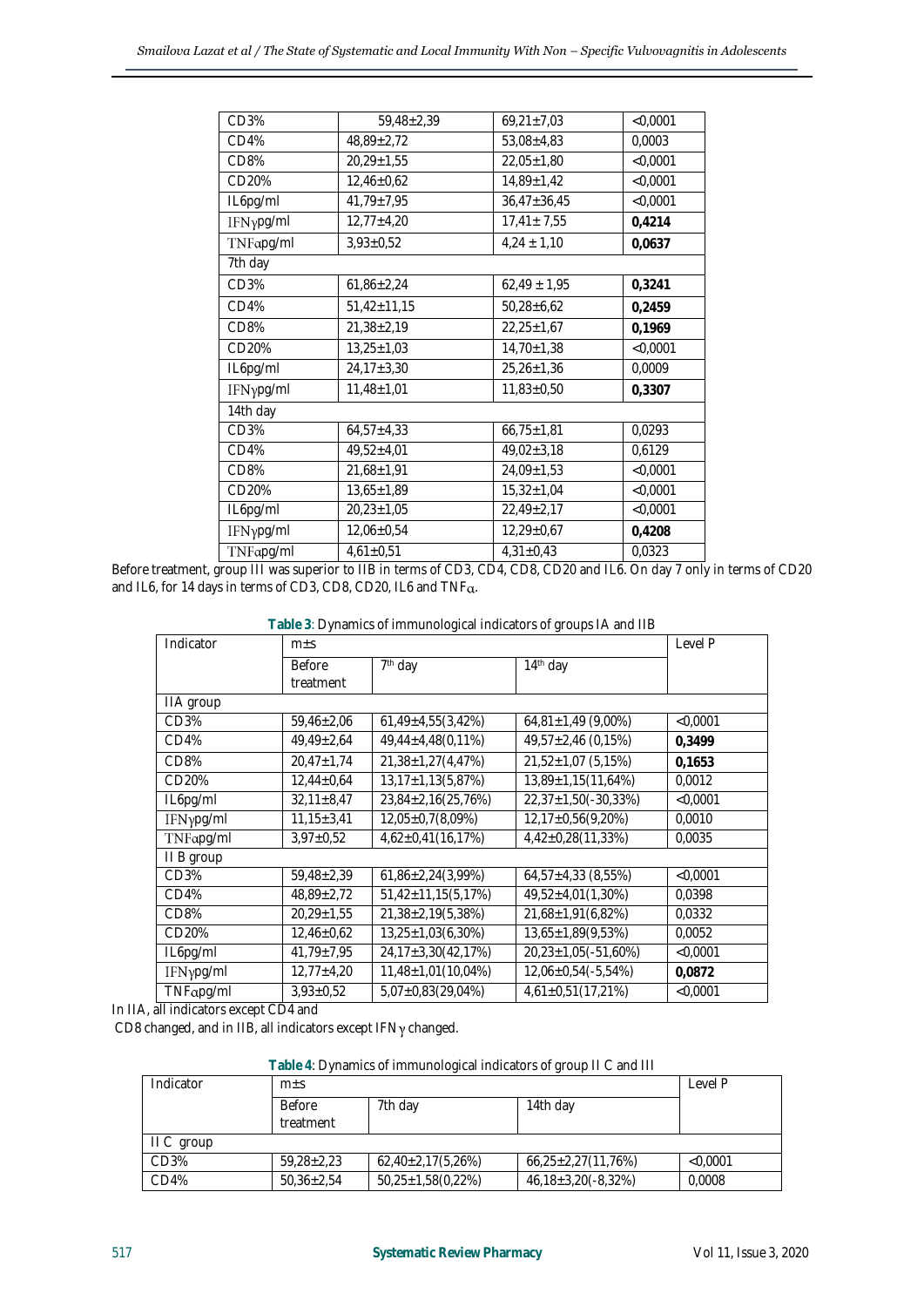| CD8%      | $21,82 \pm 2,80$  | $22,78 \pm 1,44(4,39\%)$ | 24,83±1,96(13,77%)                | 0.1416     |  |
|-----------|-------------------|--------------------------|-----------------------------------|------------|--|
| CD20%     | $12.57 \pm 0.71$  | $16,61\pm1,58(32,10\%)$  | $\overline{16,05}$ ±1,34 (27,70%) | < 0.0001   |  |
| IL6pg/ml  | $40,05+6,16$      | 26,25±3,84(34,47%)       | $24,23\pm2,13(-39,51\%)$          | < 0,0001   |  |
| IFNγpg/ml | $13,57 \pm 4,16$  | 12,03±1,01(11,34%)       | $12,70 \pm 1,25(-6,39\%)$         | 0.2907     |  |
| TNFapg/ml | $4.00 \pm 0.54$   | 5,56±0,74(39,08%)        | $3,95 \pm 1,06(-1,34\%)$          | < 0.0001   |  |
| III group |                   |                          |                                   |            |  |
| CD3%      | $69,21 \pm 7,03$  | $62,49\pm1,95(-9,72%)$   | $66,75 \pm 1,81(-3,57%)$          | $<$ 0,0001 |  |
| CD4%      | $53,08+4,83$      | $50,28 \pm 6,62(-5,28%)$ | $49,02 \pm 3,18(-7,65%)$          | 0.0007     |  |
| CD8%      | $22.05 \pm 1.80$  | 22,25±1,67 (0,91%)       | $\overline{24,09}$ ±1,53(9,28%)   | < 0.0001   |  |
| CD20%     | $14,89 \pm 1,42$  | 14,70±1,38(1,26%)        | $15,32 \pm 1,04$ (2,91%)          | 0.1475     |  |
| IL6pg/ml  | $36,47 \pm 36,45$ | 25,26±1,36(30,74%)       | 22,49±2,17(-38,33%)               | < 0.0001   |  |
| IFNypg/ml | $17,41 \pm 17,55$ | 11,83±0,50(32,04%)       | 12,29±0,67(-29,44%)               | 0.0171     |  |
| TNFapg/ml | $4.24 \pm 1.10$   | $5,30\pm0,35$ (24,95%)   | $4,31\pm0,43(1,60\%)$             | < 0.0001   |  |

In group IIC, all indicators changed, except for CD8 and IFN<sub>y</sub>, and in group III all indicators changed, except for CD20.

The effectiveness of therapy was evaluated by resolving the clinical symptoms of vulvovaginitis, restoring the vaginal microbiocenosis, normalizing immunological, cytokine indices and the phagocytic activity of vaginal secretion neutrophils.

Criteria for the restoration of vaginal microbiocenosis were a decrease in the number of pathological discharges, the appearance of light-whitish discharge in a moderately scarce amount.

The disappearance of vulvaginal pain, itching and burning in the genital area, the disappearance of dysuric disorders, the pinkish mucous membrane of the vestibule.

## **CONCLUSIONS**

Thus, in the acute course, subcutaneous administration of Roncoleukin has a modulating effect depending on the initial status.

In case of subacute course, the local use of Roncoleukin leads to an increase in the absorption and oxygendependent bactericidal ability of the vaginal secretion, which contributes to the rapid regression of clinical manifestations. Parenteral administration of Roncoleukin leads to normalization of the main indicators of the lymphocytes' subpopulation composition.

## **REFERENCES**

- 1. Zuckerman A, Romano M. [Clinical](https://www.ncbi.nlm.nih.gov/pubmed/27969009)  [Recommendation:](https://www.ncbi.nlm.nih.gov/pubmed/27969009) Vulvovaginitis. J Pediatr Adolesc Gynecol. 2016 Dec;29(6):673-679. doi: 10.1016/j.jpag.2016.08.002. Epub 2016 Sep 21. Review. PMID:27969009
- 2. [Kosová H.](https://www.ncbi.nlm.nih.gov/pubmed/?term=Kosov%C3%A1%20H%5BAuthor%5D&cauthor=true&cauthor_uid=30650979) Disorders of vulva and vagina in children and adolescent. Cas Lek [Cesk.](https://www.ncbi.nlm.nih.gov/pubmed/30650979) 2018 Dec 3;157(7):354- 357.
- 3. Loveless M, Myint O[. Vulvovaginitis-](https://www.ncbi.nlm.nih.gov/pubmed/28927766) presentation of more common problems in and adolescent [gynecology.](https://www.ncbi.nlm.nih.gov/pubmed/28927766) Best Pract Res Clin Obstet Gynaecol. 2018 Apr;48:14-27. doi: 10.1016/j.bpobgyn.2017.08.014. Epub 2017 Sep 5.Review. PMID:28927766
- 4. Beyitler İ, Kavukcu S. Clinical presentation, diagnosis and treatment of vulvovaginitis [in girls: a current](https://www.ncbi.nlm.nih.gov/pubmed/28083751)  [approach and review of the literature.](https://www.ncbi.nlm.nih.gov/pubmed/28083751) World J Pediatr. 2017 Apr;13(2):101-105. doi: 10.1007/s12519-016- 0078-y. Epub 2016 Dec 15. Review. PMID:28083751
- 5. Sucato GS, Murray PJ. Pediatric and adolescent gynecology. In: Zitelli, BJ, McIntire SC, Nowalk AJ, eds. Zitelli and Davis' Atlas of Pediatric Diagnosis. 7th ed. Philadelphia, PA: Elsevier; 2018:chap 19.
- 6. Marcdante KJ, Kliegman RM. Vulvovaginitis. In: Marcdante KJ, Kliegman RM, eds. Nelson's Essentials of Pediatrics. 7th ed. Elsevier Saunders; 2015:chap 115
- 7. Hoefgen HR, Merritt DF. Vulvovaginitis. In: Kliegman RM, Stanton BF, St. Geme JW, Schor NF, eds. Nelson Textbook of Pediatrics. 20th ed. Philadelphia, PA: Elsevier; 2016:chap 549
- 8. Adamyan L.V., Sibirskaya E.V., Koltunov I.E., Poddubny I.V., Shostenko L.V., Shostenko A.V., Shmelkova E.A., Smolentseva V.V. Vulvovaginitis in girls in the prepubertal and puberty periods of development (literature review). Problems of reproduction. [Vul'vovaginit u devochek v prepubertatnom i pubertatnom periodah razvitiya (obzor literatury). Problemy reprodukcii].- 2018.- No3.-P.49-54
- 9. Kokhreidze N.A. Inflammatory diseases of the genitals in girls: features of diagnosis, treatment, prevention [Vospalitel'nye zabolevaniya genitalij u devochek: osobennosti diagnostiki, lecheniya, profilaktiki] Diss. of doctor of med.sc.: 2016.- St. Petersburg-251p.
- 10. Kirillova E.N. Vulvovaginitis in children [Vul'vovaginit u detej] / Kirillova E.N. [and etc.]. // Medical journal. 2017.- Nº 2 (60). - P.151-153.
- 11. Jarienė K, Dreierienė E, Jaras A, Kabašinskienė A, Čelkienė I, Urbonavičienė N. Clinical and [Microbiological Findings of](https://www.ncbi.nlm.nih.gov/pubmed/31445141) Vulvovaginitis in [Prepubertal Girls.](https://www.ncbi.nlm.nih.gov/pubmed/31445141) J Pediatr Adolesc Gynecol. 2019 Dec;32(6):574-578. doi: 10.1016/j.jpag.2019.08.009. Epub 2019 Aug 21.PMID:31445141
- 12. Batyrova Z.K. Clinical and microbiological features of vulvovaginitis in girls of preschool age, the possibility of diagnosis in the early stages of development [Klinicheskie i mikrobiologicheskie osobennosti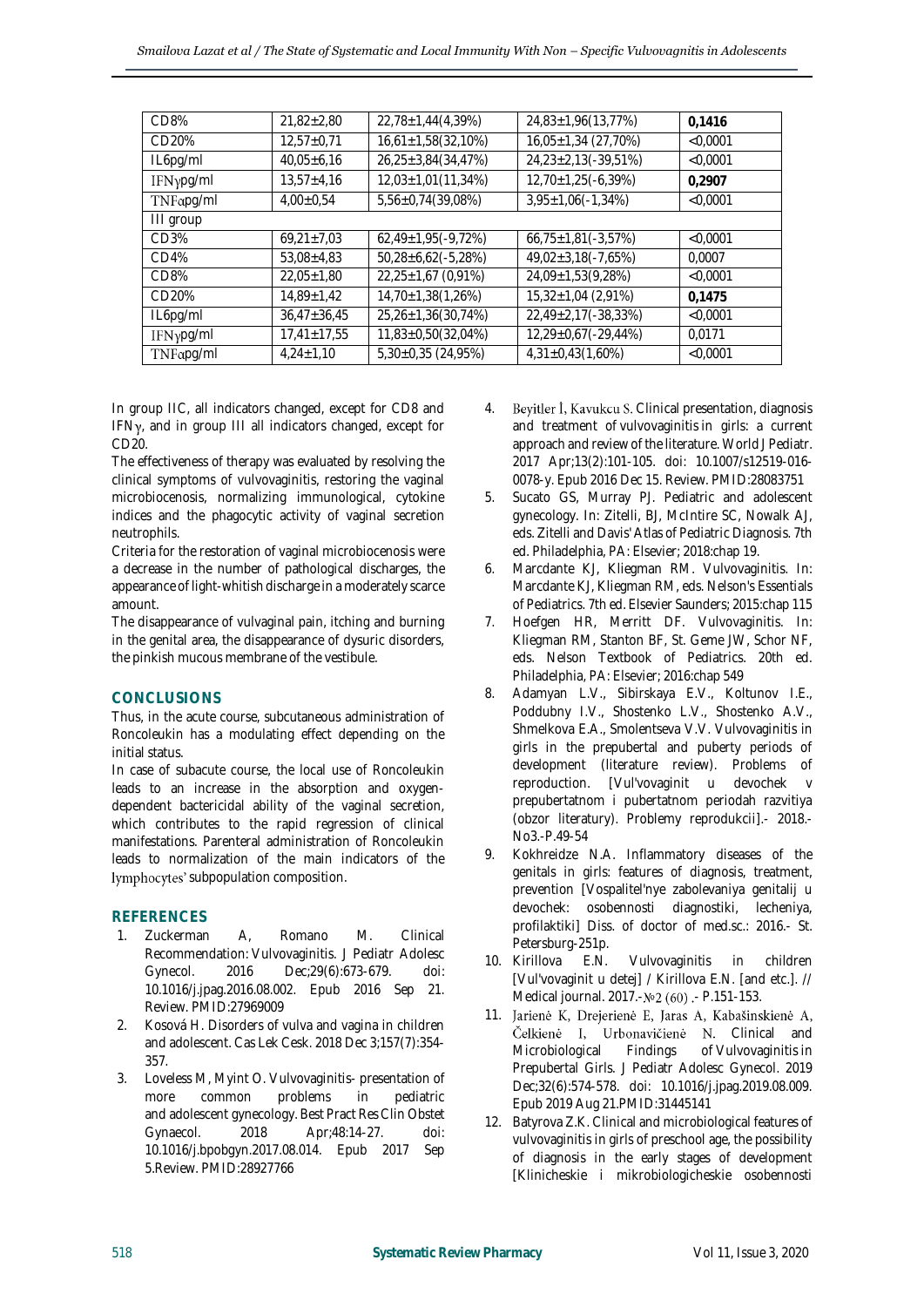vul'vovaginita u devochek doshkol'nogo vozrasta, vozmozhnosti diagnostiki na rannih etapah razvitiya]/ Z.K. Batyrova [et al.] // Farmateka.-2015.- Nº12.-P.20-23.

- 13. Hickey RJ, Zhou X, Settles ML, Erb J, Malone K, Hansmann MA, Shew ML, Van Der Pol B, Fortenberry JD, Forney LJ. Vaginal microbiota of adolescent girls prior to the onset of menarche resemble those of reproductive-age women. mBio.<br>2015 Mar 24;6(2). pii: e00097-15. doi: 2015 Mar 24;6(2). pii: e00097-15. doi: 10.1128/mBio.00097-15. PMID:25805726
- 14. Rosen GH, Randis TM, Desai PV, et al. Group B Streptococcus and the Vaginal Microbiota. J Infect Dis. 2017;216(6):744-751.
- 15. Kim H, Chai SM, Ahn EH, Lee MH. Clinical and microbiologic characteristics of vulvovaginitis in Korean prepubertal girls, 2009-2014: a single center experience. Obstet Gynecol Sci. 2016;59(2):130-6.
- 16. Smith SB, Ravel J. The vaginal microbiota, host defence and reproductive physiology. J Physiol. 2016;595(2):451-463
- 17. Wira CR, Fahey JV, Rodriguez-Garcia M, Shen Z, Patel MV. Regulation of mucosal immunity in the female reproductive tract: the role of sex hormones in immune protection against sexually transmitted pathogens. Am J Reprod Immunol. 2014;72(2):236- 58.
- 18. Pellett Madan R, Dezzutti CS, Rabe L, et al. Soluble Immune Mediators and Vaginal Bacteria Impact Innate Genital Mucosal Antimicrobial Activity in Young Women. Am J Reprod Immunol. 2015;74(4):323-32.
- 19. Simon A.K. Evolution of the immune system in humans from infancy to old age/ A.K. Simon, G.A. Hollander, A. McMichael // Proc Biol Sci.-2015.-Dec 22;282(1821):20143085.doi: 10.1098/rspb.2014.3085.
- 20. Kolter J, Henneke P. Codevelopment of Microbiota and Innate Immunity and the Risk for Group B Streptococcal Disease. Front Immunol. 2017;8:1497. Published 2017 Nov 10. doi:10.3389/fimmu.2017.01497
- 21. Nesterova I.V., Kovaleva S.V., Chudilova G.A., Lomtatidze L.V., Krutova V.A., Shuvalov A.N., Malinovskaya V.V. The effectiveness of a combination immunotherapy program for recurrent chronic non-specific vulvovaginitis in immunocompromised girls [Effektivnost' programmy kombinirovannoj immunoterapii recidiviruyushchego hronicheskogo nespecificheskogo vul'vovaginita immunokomprometirovannyh devochek]. Issues of gynecology, obstetrics and perinatology, 2018.- $N<sub>2</sub>$ . P.35-42.
- 22. Kumamoto Y, Iwasaki A. Unique features of antiviral immune system of the vaginal mucosa. Curr Opin Immunol. 2012;24(4):411-6. Dis Model Mech. 2018 Sep 1; 11(9): dmm035147. Published online 2018 Aug 28. doi:[10.1242/dmm.035147].
- 23. Scheplyagina L.A. Secretory immunoglobulin A in the formation of local immunity in childhood

[Sekretornyj immunoglobulin A v formirovanii mestnogo immuniteta v detskom vozraste]/ L.A. Scheplyagina // Treatment and Prevention.-2016.- T.19.-No. 3.-P.49-55.

- 24. García F, Rodríguez CA, Palomo ML, et al. Efficacy, acceptability and tolerability of Zelesse® for the treatment of non-specific vulvovaginitis in paediatric patients: The NINESSE Study. J Int Med Res. 2018;46(9):3583-3595.
- 25. Ranneva L.K. Early diagnosis of nonspecific vulvovaginitis [Rannyaya nespecificheskih vul'vovaginitov]/ L.K. Ranneva, K.A. Khadartseva // Prospects for university science: on the 25th anniversary of university medical education and science of the Tula region (collection of works) .- Tula.-2016-P.114-121.
- 26. Khuraseva A.B. Optimization of treatment-andprophylactic approaches in girls with recurrent vulvovaginitis [Optimizaciya lechebnoprofilakticheskih podhodov u devochek s recidiviruyushchim vul'vovaginitom]. Reproductive health of children and adolescents, 2019.-No 1.-P.35- 40.
- 27. Tkachenko L.V., Gritsenko I.A., Skladanovskaya T.V., Sviridova N.I., Kiselev A.V., Kucherov V.A., Bagaeva M.I. The experience of using the drug Panavir-Intim in the complex therapy of girls with nonspecific vulvovaginitis [Opyt primeneniya preparata Panavir-Intim v kompleksnoj terapii devochek s nespecificheskim vul'vovaginitom]. Russian Bulletin of the Obstetrician-Gynecologist, 2018.-No. 4.-P.93- 96.
- 28. Neyfeld I.V., Rogozhina I.E., Skupova I.N., Maslyakova G.N., Yuryeva M.V. Pathogenetic aspects of the treatment and prevention of chronic vulvovaginitis in adolescents [Patogeneticheskie aspekty lecheniya i profilaktiki hronicheskih vul'vovaginitov u podrostkov]. Lechaschiy vrach, 2018.-No6.-P.7-14
- 29. Bodyienkova G.M. The role of polymorphism and expression of individual cytokine genes in the formation of pathology [Rol' polimorfizma i ekspressii otdel'nyh genov citokinov v formirovanii patologii] (Review) / G.M. Bodyienkova, J.V. Titova // Successes in modern science. 2015. - № 1.-P. 616-620.
- 30. Cooper S.S. The production of cytokines and the activity of phagocytic whole blood cells in conditions of subclinical inflammation and their correction in the experiment [Produkciya citokinov i aktivnost' fagocitiruyushchih kletok cel'noj krovi v usloviyah subklinichsekogo vospaleniya i ih korrekciya v eksperimente]/ S.S. Bondar, I.V. Terekhov // International Research Journal. 2016; 4-5 (46): 52-57.
- 31. Ziyadullaev U.Kh. The production of IL-6 in candidal vulvovaginitis in adolescent girls [Produkciya IL-6 pri kandidoznom vul'vovaginite u devochek-podrostkov] // Problems of reproduction.-2015.-No. 3.-P.81-83.
- 32. Namarta Kalia, Jatinder Singh, Manpreet Kaur. Immunopathology of Recurrent Vulvovaginal Infections: New Aspects and Research Directions.